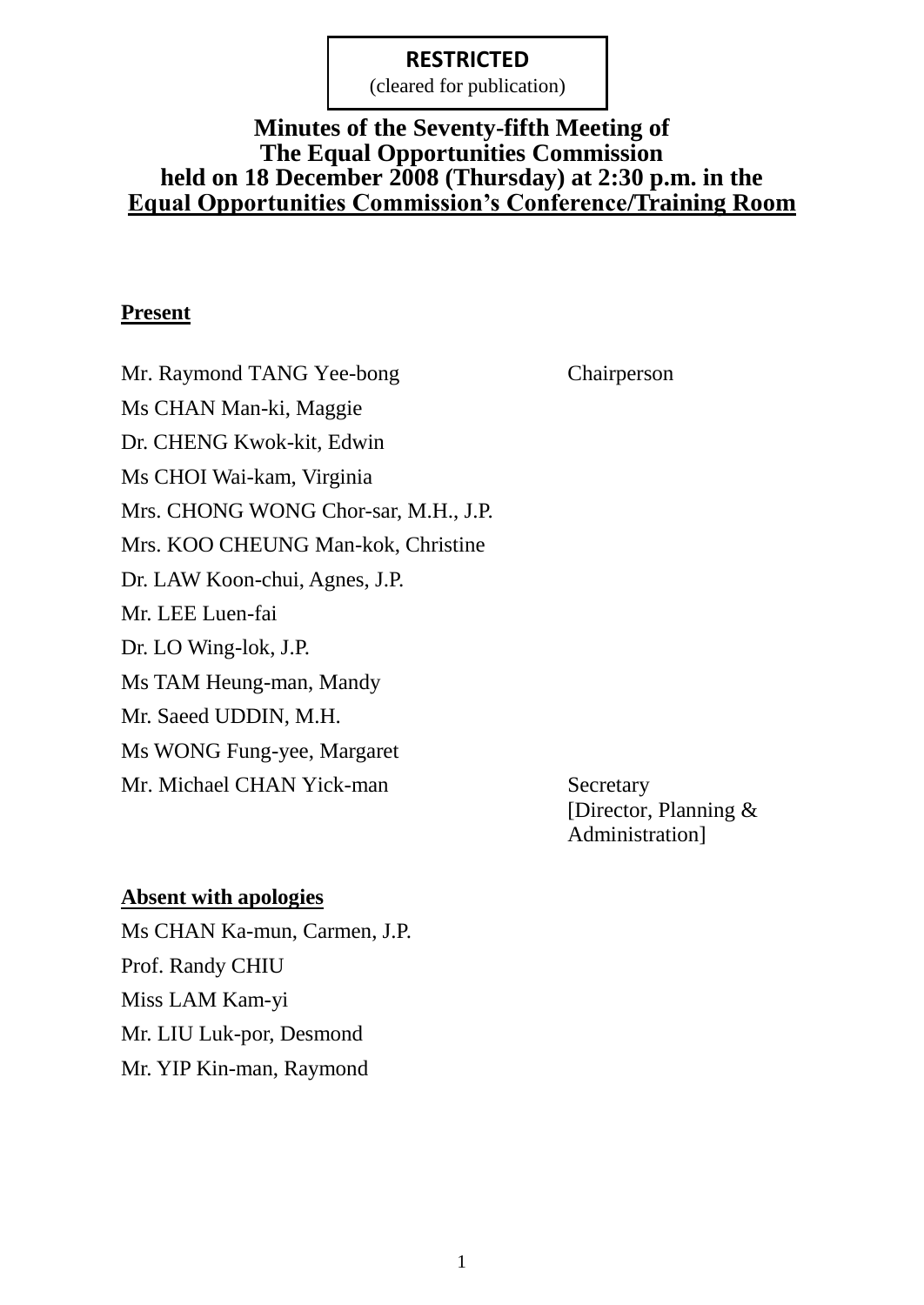(cleared for publication)

### **In attendance**

Mr. Herman POON Lik-hang Chief Legal Counsel [CLC]

Miss Kerrie TENG Yee-san Accountant [ACCT] Miss Gloria YU Wai-ling Senior Equal Opportunities

Mr. Joseph LI Siu-kwai Director, Operations [D(Ops)] Dr. Ferrick CHU Chung-man Head, Policy and Support [HPR] Ms Shana WONG Shan-nar Head, Corporate Communications and Training [HCCT] Officer, Administration &

Personnel [SAP]

# **I. Introduction**

1. The Chairperson (C/EOC) welcomed all Commission Members (Members) to the  $75<sup>th</sup>$  Meeting. Ms Maggie CHAN had informed that she would leave the meeting earlier for other prior engagements.

2. Apologies for absence were received from Ms Carmen CHAN Ka-mun, J.P., Prof. Randy CHIU, Miss LAM Kam-yi, Mr. Desmond LIU Luk-por and Mr. Raymond YIP Kin-man due to clash of meetings/sick leave.

3. C/EOC informed the Meeting that a press release would be issued after the meeting to highlight major areas of work carried out since the last meeting and discussed at this meeting.

# **II. Confirmation of Minutes**

(Agenda Item No. 1)

4. The Minutes of the  $74<sup>th</sup>$  Meeting held on 18 September 2008 were confirmed without amendments.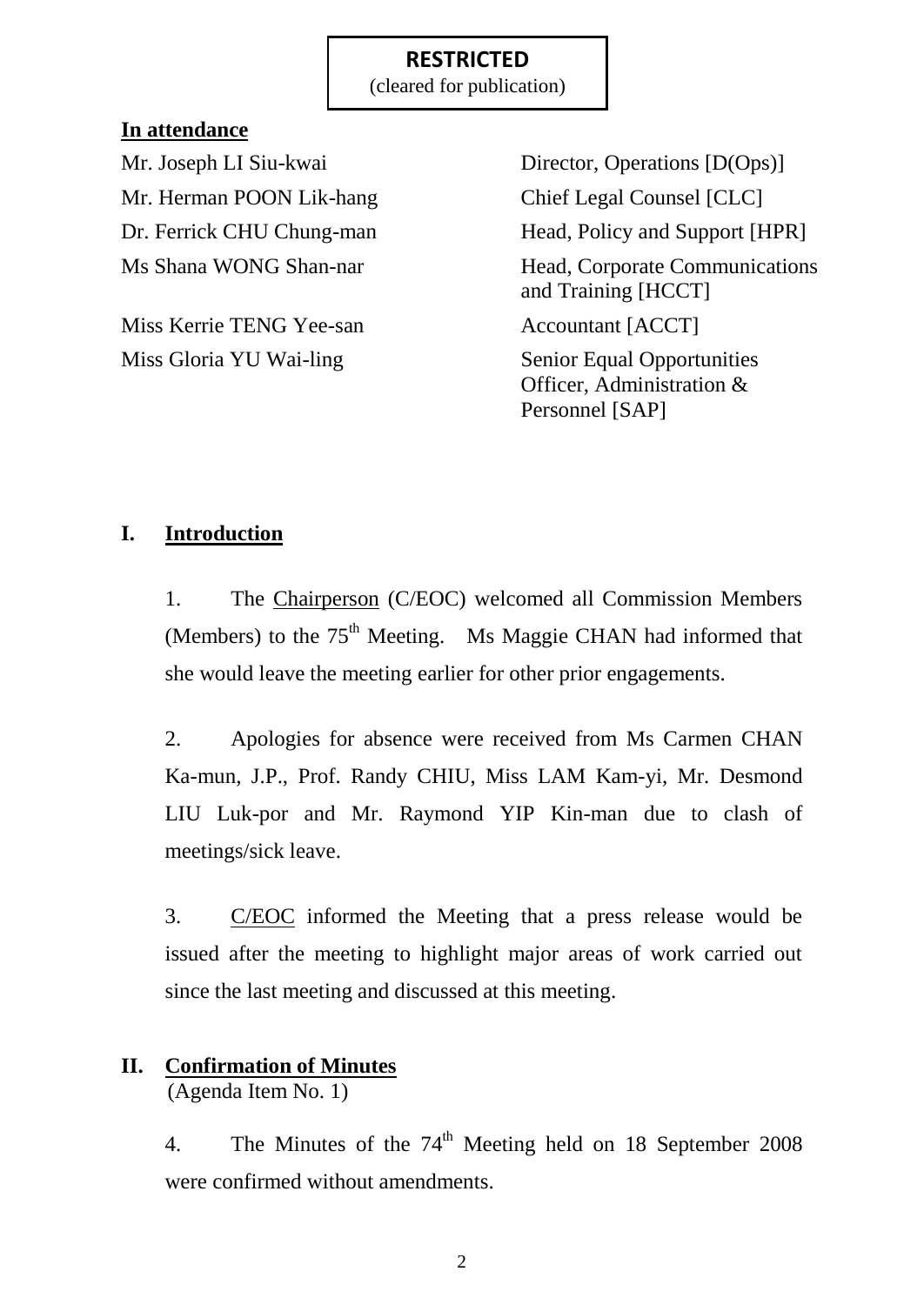(cleared for publication)

#### **III. Matters Arising**

(Agenda Item No. 2)

# **Update on Progress of Formal Investigation on Accessibility in Certain Publicly Accessible Premises**

(Para 12 of Minutes of the  $74<sup>th</sup>$  Meeting)

5. D(Ops) provided a verbal update on the progress of the Formal Investigation on Accessibility in Certain Publicly Accessible Premises (Formal Investigation). He said that the original plan was to submit to Members the draft final report at this meeting; however, due to some overdue replies yet to be received from the management of some of the target premises and the complexity in summarizing findings for the 60 inspected sites, involving 3 sets of standards, more time was required to refine the draft final report.

# *(Ms Maggie CHAN joined the Meeting at this juncture.)*

6. In response to questions raised by Members, D(Ops) informed that the outstanding replies were mainly from The Link Management Ltd and the Housing Department, with the latter constituted one third of the total inspected sites (i.e. 20 numbers). In the investigation report, the focus would be from the originally adopted 2006 building standards with an appropriate highlight on the newly passed 2008 standards, where 4 items of difference were noted between the 2006 and 2008 standards. With regard to government buildings inspected, both the relevant government departments and their respective policy bureaux had been asked to provide information on accessibility enhancement programmes hoping that the enhancement could be incorporated into their routine maintenance plans. On enforcement of improvements to accessibility following the Formal Investigation, Members noted that EOC's jurisdiction covered both public and private sectors, although in certain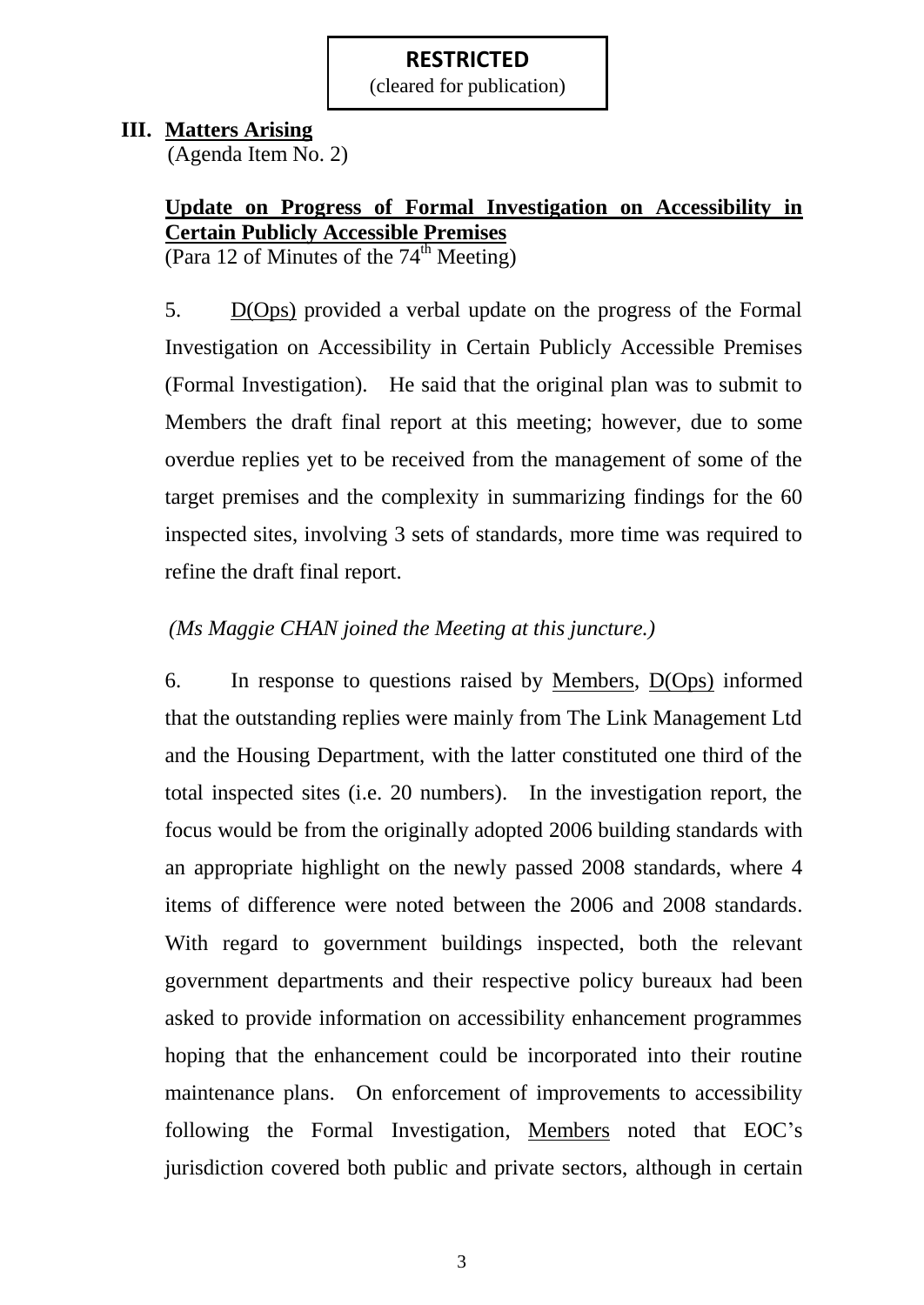(cleared for publication)

cases, government buildings were exempted from the Building Ordinance, and EOC would act in accordance with the law. The draft final report would hopefully be ready for Members' advice in the first quarter of 2009.

#### **Equal Pay for Work of Equal Value**

(Para 13 of Minutes of the  $74<sup>th</sup>$  Meeting)

7. DPA updated the Meeting that subsequent to the report made at the last EOC Meeting, the Equal Pay for Work of Equal Value (EPEV) guidebooks were being finalized. It was expected that the guidebooks in both English and Chinese versions would be rolled out from December 2008. In addition, positive feedbacks were received from participants of the sharing forums held for large, medium and small organizations explaining the EPEV concept and sharing of best practice. The participants generally thought that the sharing was useful and welcomed such guidebooks to be published by the EOC. Members noted that internal training on this subject had been arranged for staff in the EOC. Meeting with human resources consultants (e.g. pay management consultants) and professional bodies (e.g. IHRM) would also be organized shortly to brief them of EOC's work in this area so that they could provide support and advice to employers who might need help on this subject.

*(Dr. LO Wing-lok joined the Meeting at this juncture.)*

# **Code of Practice on Employment under the Race Discrimination Ordinance (RDO)**

(Para 14 of Minutes of the  $74<sup>th</sup>$  Meeting)

8. C/EOC informed that an update would be given under the new Agenda Item No. 5.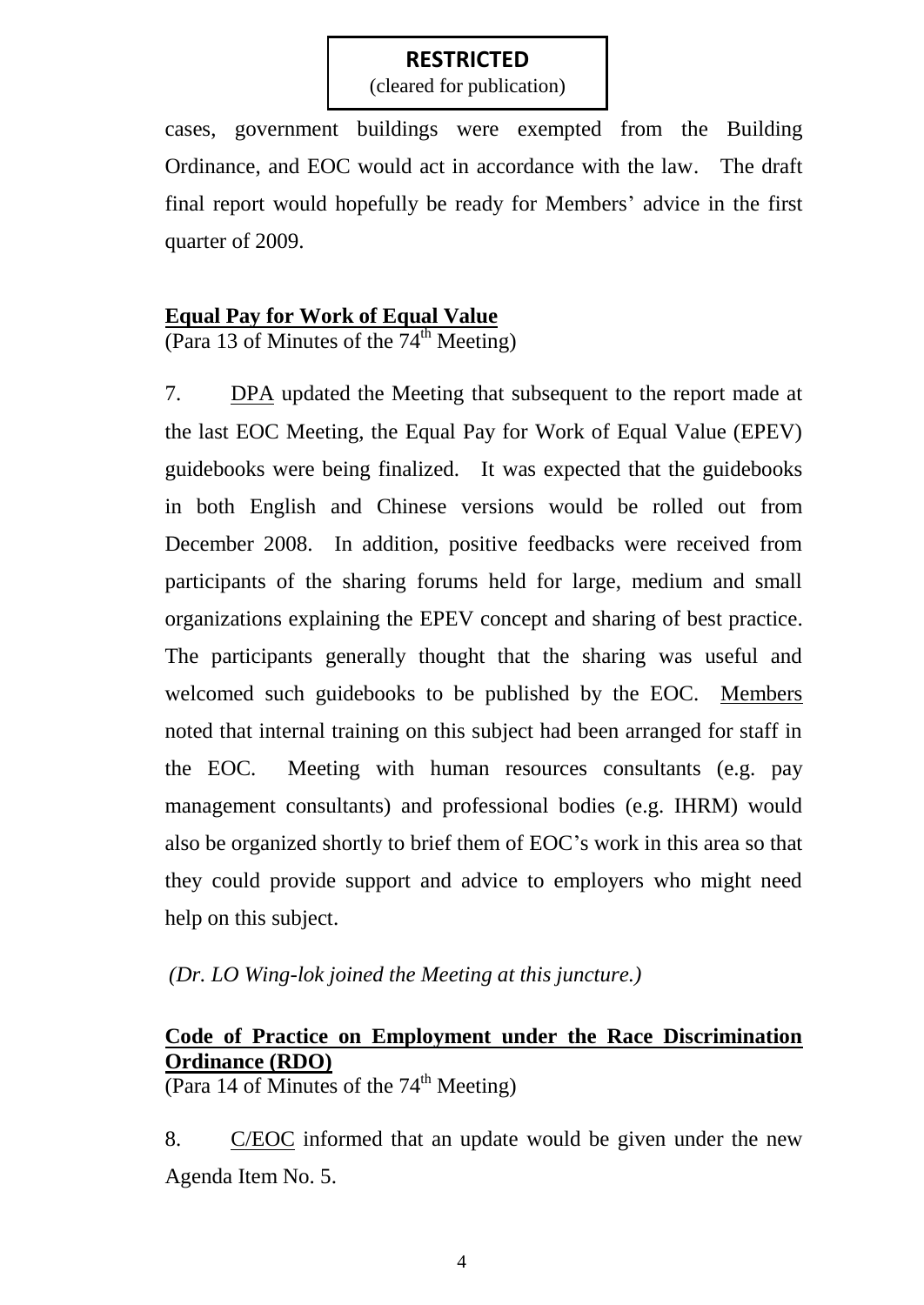(cleared for publication)

#### **IV. New Agenda Items**

# **EOC's Recommendations to the Government on the Establishment of an Equal Opportunities Tribunal**

(EOC Paper No. 21/2008; Agenda Item No. 3)

9. CLC briefed Members that EOC Paper No. 21/2008 contained the proposed EOC's Recommendations to the Government on the Establishment of an Equal Opportunities Tribunal (EOT) for Members' approval and adoption. He highlighted that the recommendations had been considered in the  $67<sup>th</sup>$  EOC Meeting and the revised recommendations were approved and adopted by Members in the  $70<sup>th</sup>$ EOC Meeting. It had also been decided that a detailed document (attached to the EOC paper) would be drafted for submission to the Government and that it should be presented to Members for endorsement before it was to be issued. He then went over the salient points and the major revisions concerning EOC's recommendations as contained in the proposed document with Members.

#### *(Ms Margaret WONG joined the Meeting at this juncture.)*

10. With regard to one of the recommendations considered and adopted by Members in a previous EOC Meeting concerning preserving the present avenue of direct access for seeking legal redress but giving the proposed EOT discretion to refer appropriate cases to the EOC for investigation and conciliation, CLC said it was generally in line with the spirit of the current Reform of Hong Kong's Civil Justice System (CJR) which also aimed to promote more use of alternate dispute resolution methods instead of engaging in costly and lengthy litigations.

11. In response to a concern raised by a Member on whether there was any gap between the rules proposed in the EOT and the CJR, CLC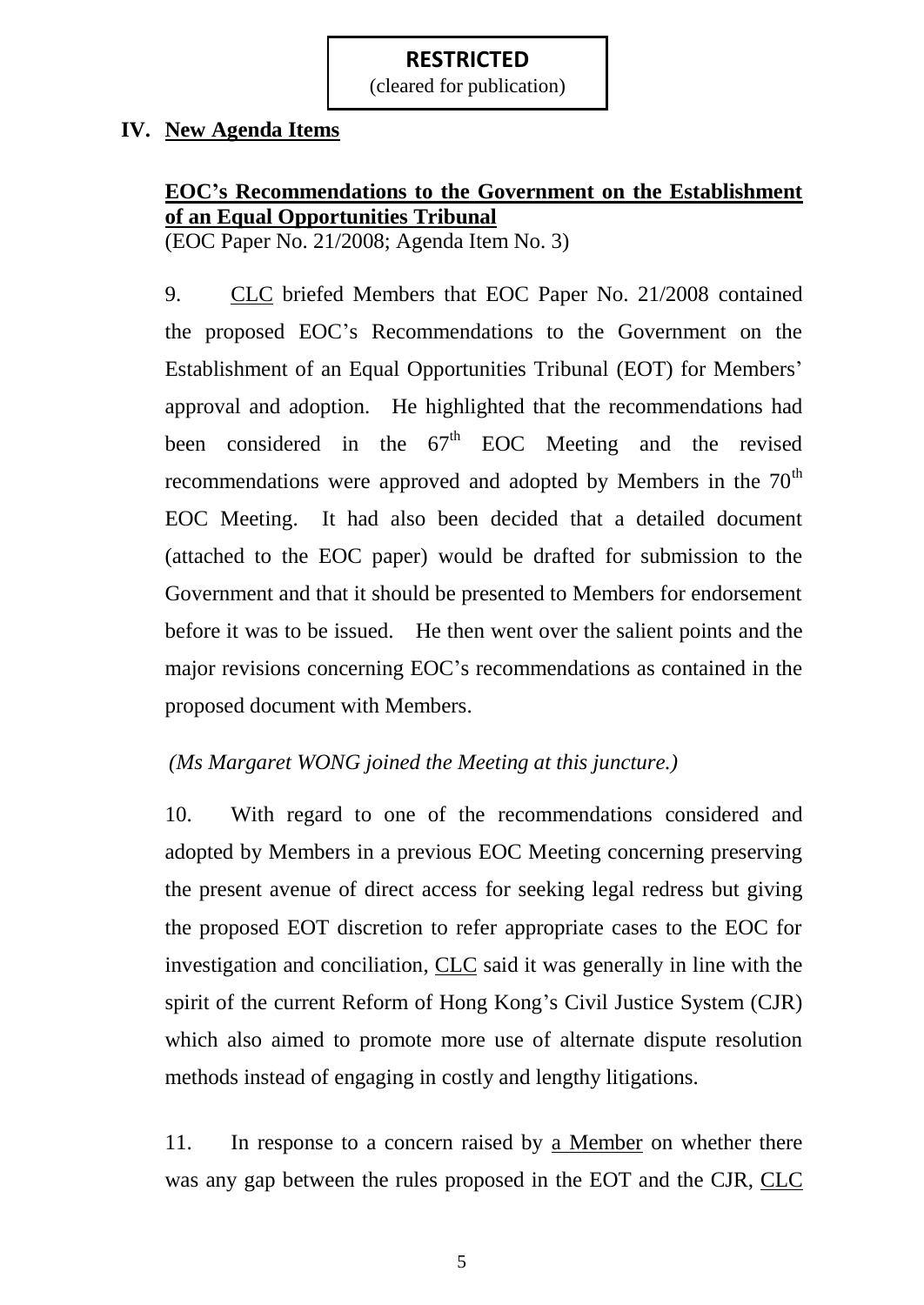(cleared for publication)

said that the Working Group on the Desirability of Establishing an EOT (Working Group) had considered the CJR in the process of drawing up the recommendations. In fact, the CJR and the proposed EOT shared a similar objective, i.e. simplifying rules and procedures, although by proposing the establishment of an EOT, there would be 2 sets of procedures for civil litigation, i.e. to go through the EOC's complaint handling mechanism first or seeking redress directly from the EOT. It was also hoped that more flexibility was allowed for the EOT in managing discrimination cases and their progress. All the recommendations contained in the proposed document were directional recommendations for the Government to consider. If the proposal was accepted, it would be the Government's responsibility to draft the detailed rules for the EOT.

12. A Member expressed that he was one of the members of the Working Group. He was in support of the spirit of the CJR and the EOT in simplifying procedures and promoting more use of alternate dispute resolution methods instead of litigations. That was why the Working Group's original recommendation was to have discrimination cases going through EOC's complaints handling procedures before commencing proceedings with the proposed EOT. From his point of view, the revised recommendation of preserving the present avenue of direct access but giving the proposed EOT discretion to refer appropriate cases to the EOC for investigation and conciliation was more a public relations initiative. He was not in favour of directly accessing the EOT for seeking redress without first going through the conciliation process.

13. Another Member did not view the revised recommendation as a public relations initiative. Instead, he considered it as a matter of

6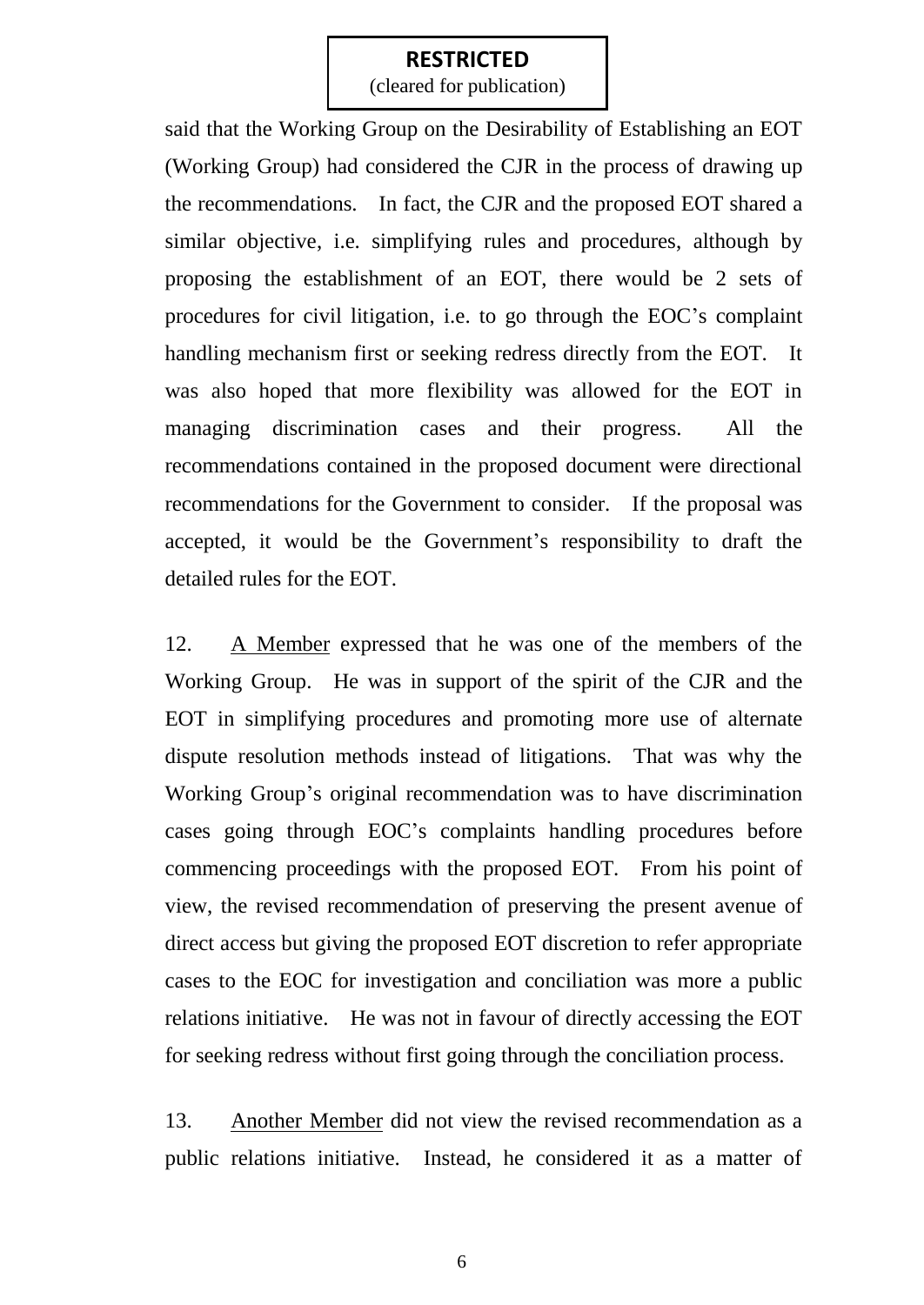(cleared for publication)

human rights, particularly on issues relating to discrimination, protecting the rights of an individual was important. It was from this perspective and from the perspective of social cost that Members in the  $70<sup>th</sup>$  Meeting supported the revised recommendation of preserving the direct access to court while giving the proposed EOT discretion to refer appropriate cases to the EOC for handling.

14. C/EOC remarked that the proposed document was not a public document but a proposal to be submitted for the Government to consider. In addition, as discrimination disputes were related to human rights, the handling of such litigations could be different from that of commercial litigations.

15. A Member enquired if there was power for a cost order similar to the Lands Tribunal recommended in the proposed EOT. CLC replied that similar cost order was included in the recommendations for the Government to consider.

16. Another Member added that from her observation on the working of the Labour Tribunal (LT), there were cases that the LT considered to be complex and referred to the District Court for handling. However, when the cases came to the District Court, they were referred back to the LT to handle, resulting in some kind of merry-go-round. She advised that the EOC should be mindful of this.

17. Members' views were noted. Members endorsed EOC Paper No. 21/2008 for the proposed document to be submitted to the Government for consideration. Upon receipt of feedback from the Government, Members would be updated on the progress again.

7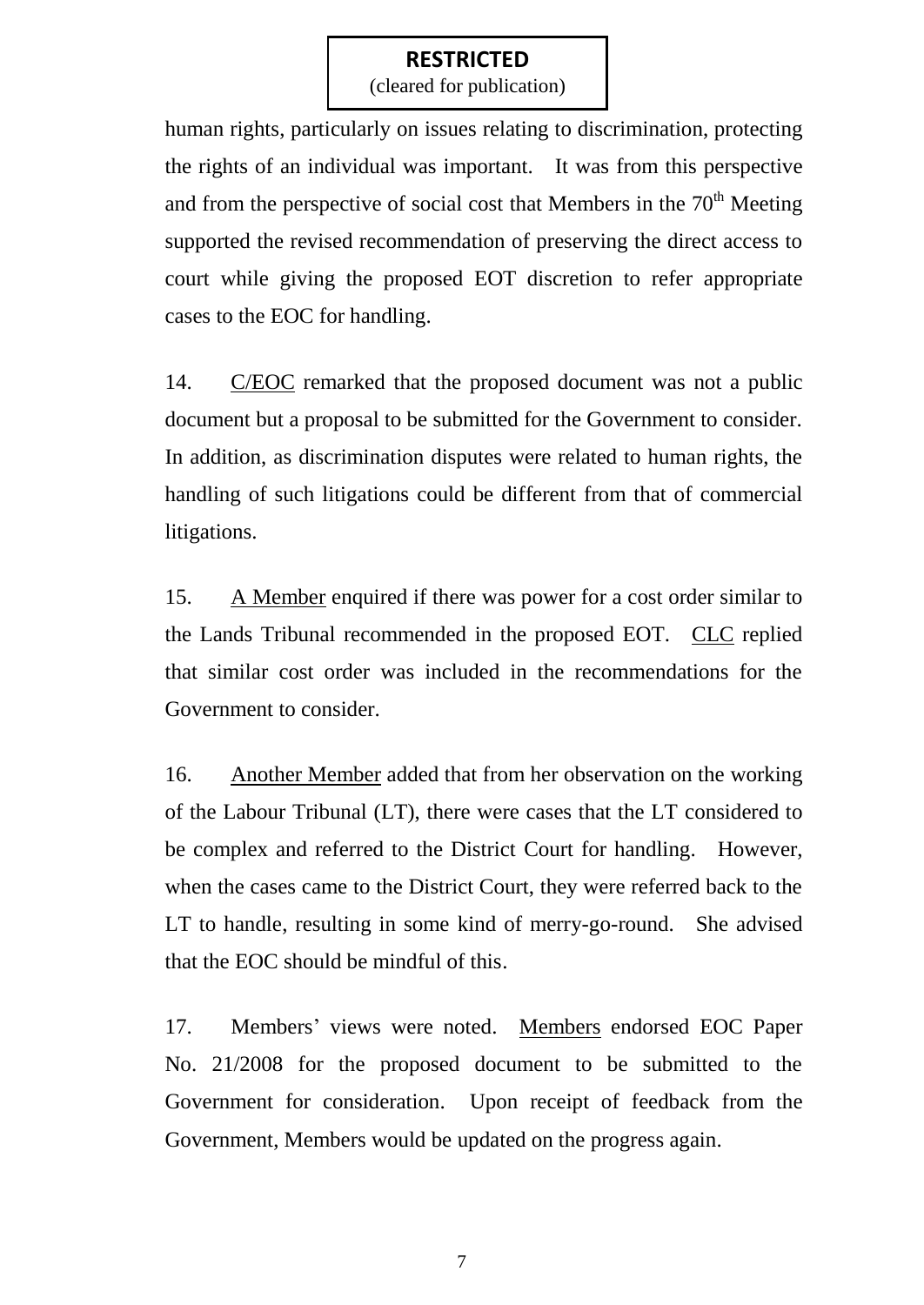(cleared for publication)

*(Ms Maggie CHAN left the Meeting at this juncture.)*

# **Reports of the Legal & Complaints Committee, Community Participation & Publicity Committee, Public Education & Research Committee and Administration & Finance Committee**

(EOC Paper No. 22/2008; Agenda Item No. 4)

18. EOC Paper No. 22/2008 contained information on the work of the respective EOC Committees. A Member enquired about the progress of "providing the EOC with a permanent office premises" as mentioned in the  $49<sup>th</sup>$  Administration and Finance Committee (A&FC) Meeting vide Appendix 5 to the paper. In response, Convenor of A&FC said that this issue was discussed at a recent meeting with officials from the Constitutional and Mainland Affairs Bureau (CMAB) on 5 December 2008. The EOC was advised to provide a business case including the costs and benefits of acquiring a permanent office for the Government to consider.

19. Members noted EOC Paper No. 22/2008.

# **Update on Public Consultation on Code of Practice on Employment under the Race Discrimination Legislation**

(EOC Paper No. 23/2008; Agenda Item No. 5)

20. C/EOC gave an update on the public consultation on the Code of Practice on Employment (the Code) under the Race Discrimination Ordinance (RDO) as contained in EOC Paper No. 23/2008. He highlighted to Members the major concerns and views of the public on the Code and informed Members the consultation period had been extended to **19 January 2009**. (There were 2 typos in paragraphs 4 and 14 of EOC Paper No. 23/2008 in which, 19 January 2008 should be corrected to read as 19 January 200**9**.) Members noted that at this time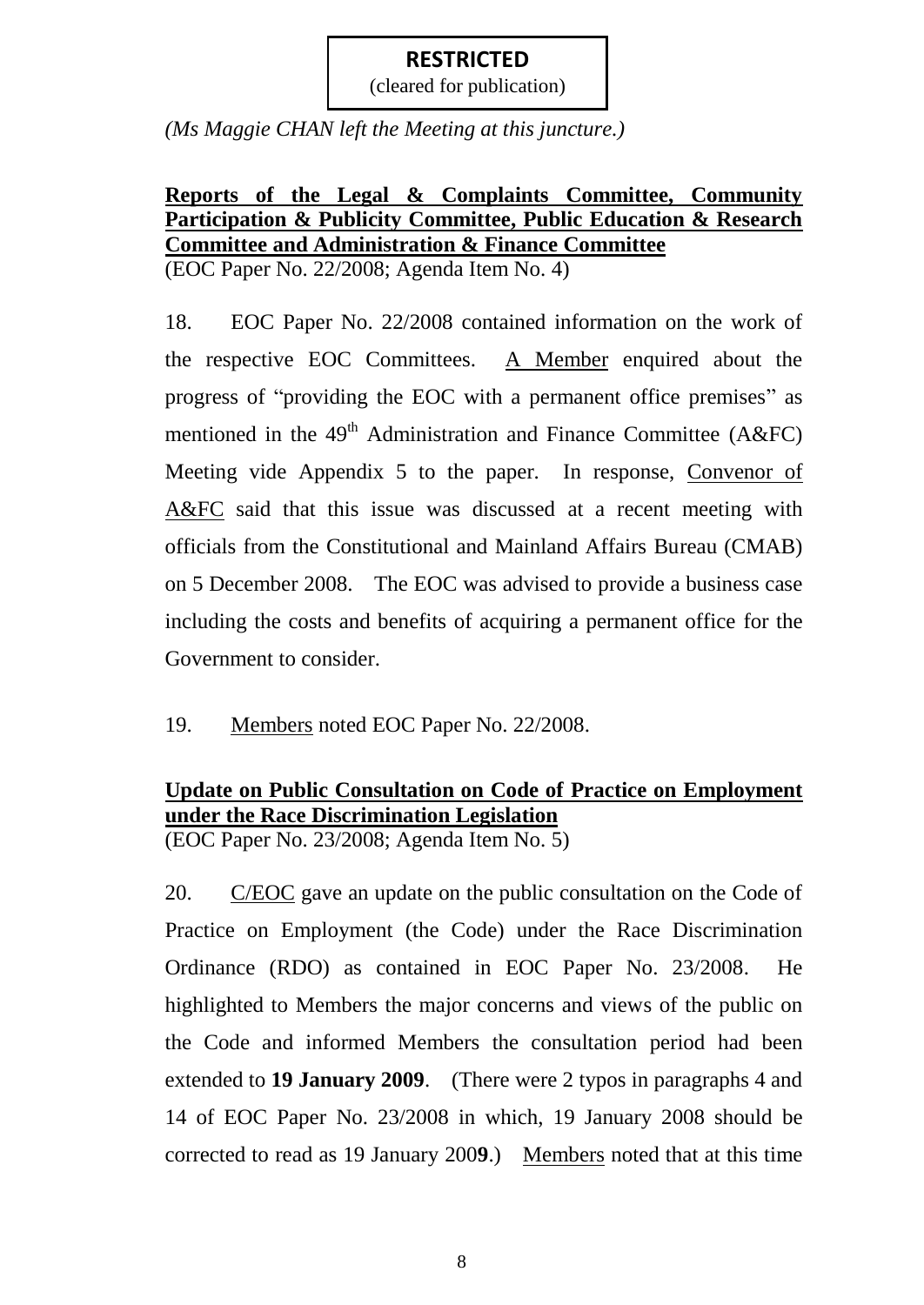(cleared for publication)

a total of 43 numbers of consultation and briefing sessions of RDO and the Code had been held with around 3700 members of the public participated. It was planned that there would be 20-30 more briefing and consultation sessions to be held by the EOC up to 19 January 2009.

21. In response to a question raised by a Member, C/EOC said that feedback collected during the briefing sessions and the written submissions received and EOC's response would be summarized into a report to be released for public information after the consultation. The same Member appreciated EOC's work in this respect and opined that a detailed listing of all the work that EOC had done on this subject would help the public better understand not only EOC's work but the careful and thoughtful considerations that had been put into the Code.

22. Another Member also expressed appreciation of EOC's work in its consultation with the Institute of Human Resource Management (IHRM) and human resources practitioners on the Code. As there were considerable challenges lately faced by practitioners in the HR field, more work to help them understand the new legislation and get their feedback on the Code would be warranted.

23. In response to a question raised by a Member, CLC replied that he was in the process of drafting a brief to seek overseas Counsel's advice on Language Requirement under the RDO. He hoped that the advice could be ready before the report on the consultation of the Code was released to the public.

24. Members noted EOC Paper No. 23/2008.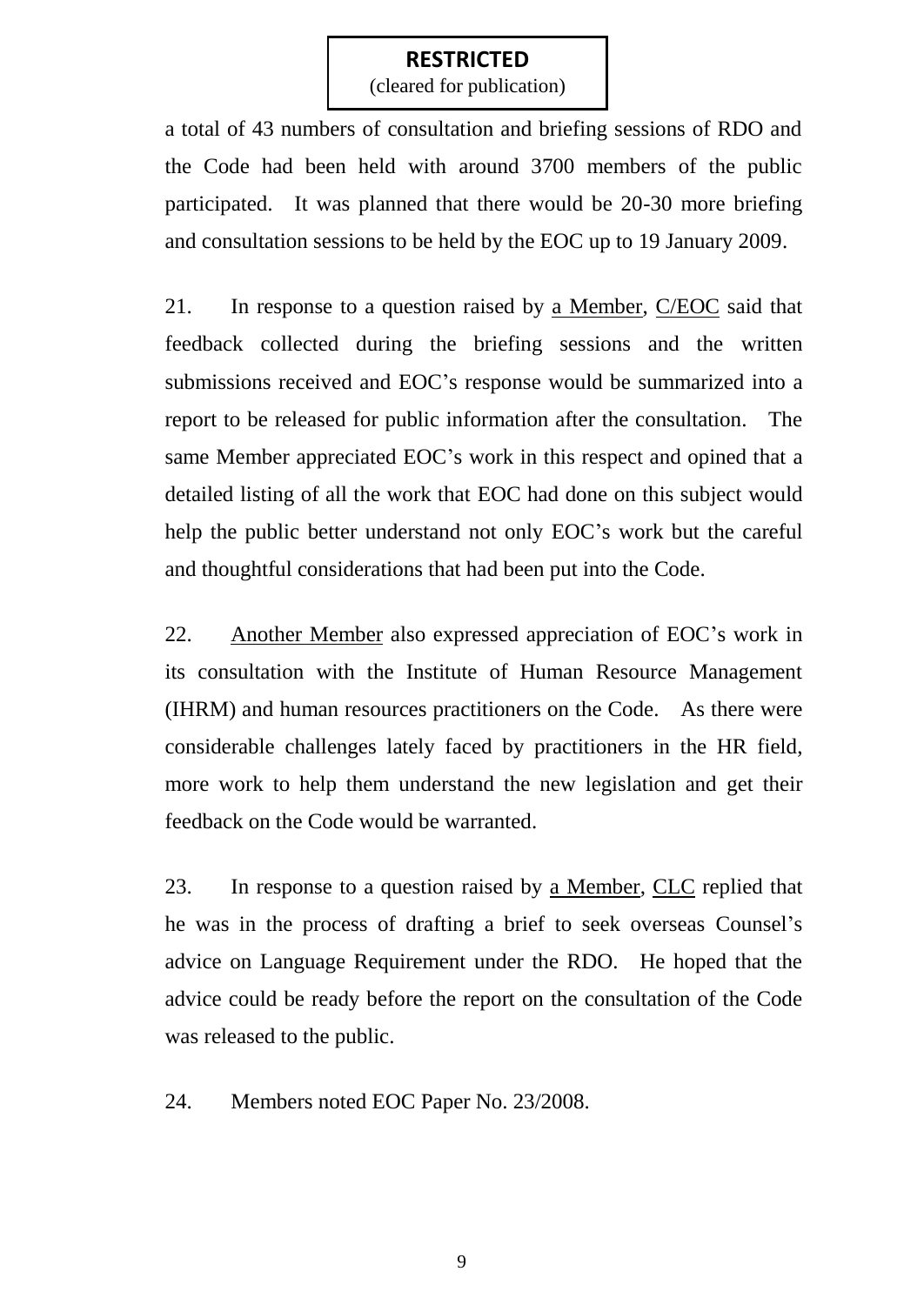(cleared for publication)

# **Use of EOC's Reserves for the Increase in Rental from 1 April 2009 to 15 December 2011**

(EOC Paper No. 24/2008, Agenda Item No. 6)

25. ACCT briefed Members on the information contained in EOC Paper No. 24/2008 which Members' endorsement on the use of EOC's reserves for the increase in rental from 1 April 2009 to 15 December 2011 was sought. She also went over the details on the Estimated Balance of Reserves vide Annex to the paper with Members. Members noted that with the amount set aside for the increase in rental for EOC's office on lease renewal up to 15 December 2011 (\$6.28M) and the additional salary increment costs on revival of annual salary increment from 1 April 2010 to 31 May 2011(\$1.75M), the estimated balance of general reserves as at 31 March 2010 would be \$8.74M. On the provision of a permanent office premises for the EOC as reported at the meeting earlier, the CMAB had advised that the EOC could submit a proposal via the Resource Allocation Exercise (RAE) to bid for funding from the Government. If the proposal was supported by the Government, it would also need support and approval by the Public Works Subcommittee and the Finance Committee of the Legislative Council.

26. In response to a question from a Member, C/EOC replied that the Government would not provide additional funding to EOC for the increase in rental in view of our reserves available. It was also under the same reason that EOC was not at this stage provided with additional recurrent subvention for implementation of the Race Discrimination Ordinance, apart from \$1.05M for EOC to take over the responsibilities from the Race Relations Unit of CMAB to support programmes for public education and publicity against racial discrimination.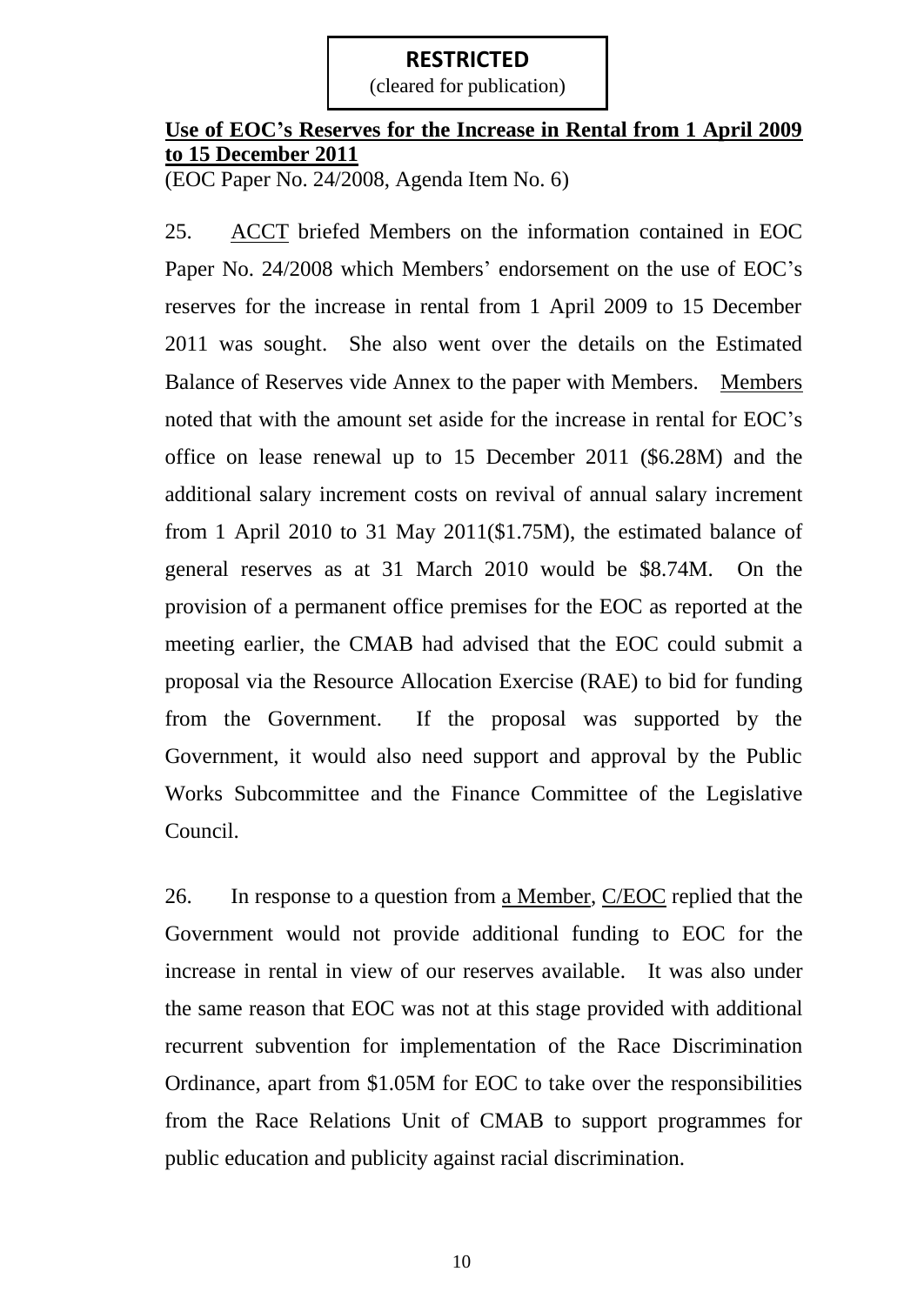(cleared for publication)

27. Members endorsed EOC Paper No. 24/2008 to proceed on the use of EOC's reserves for the increase in rental from 1 April 2009 to 15 December 2011.

# **Six Monthly Report of EOC's Financial Position as at 30 September 2008**

(EOC Paper No. 25/2008, Agenda Item No. 7)

28. ACCT highlighted the salient points on EOC's financial position for the period from 1 April 2008 to 30 September 2008 to Members as detailed in EOC Paper No. 25/2008.

29. A Member enquired about the detailed breakdown on the budget of \$0.41M for the training module on EO for kindergarten teachers. HCCT replied that the training module was still in the planning stage. When a plan was ready, it would be submitted to the Public Education and Research Committee (PERC) for consideration. Detailed breakdown on the related budget would be available hopefully before the end of March 2009.

30. On the use of reserves, Members in general were in support of the EOC office to spend more reserves on projects of good cause. HCCT suggested giving consideration to increase the maximum limit of funding programmes as it had not been reviewed for a long time and some NGOs had expressed that the funding limit was too low to justify submission of a proposal to the EOC. C/EOC said the suggestion could be considered in the next meeting of the Community Participation and Publicity Committee.

31. In response to a question raised by a Member, DPA said that the proportion of funds spent on staffing in EOC was comparable to most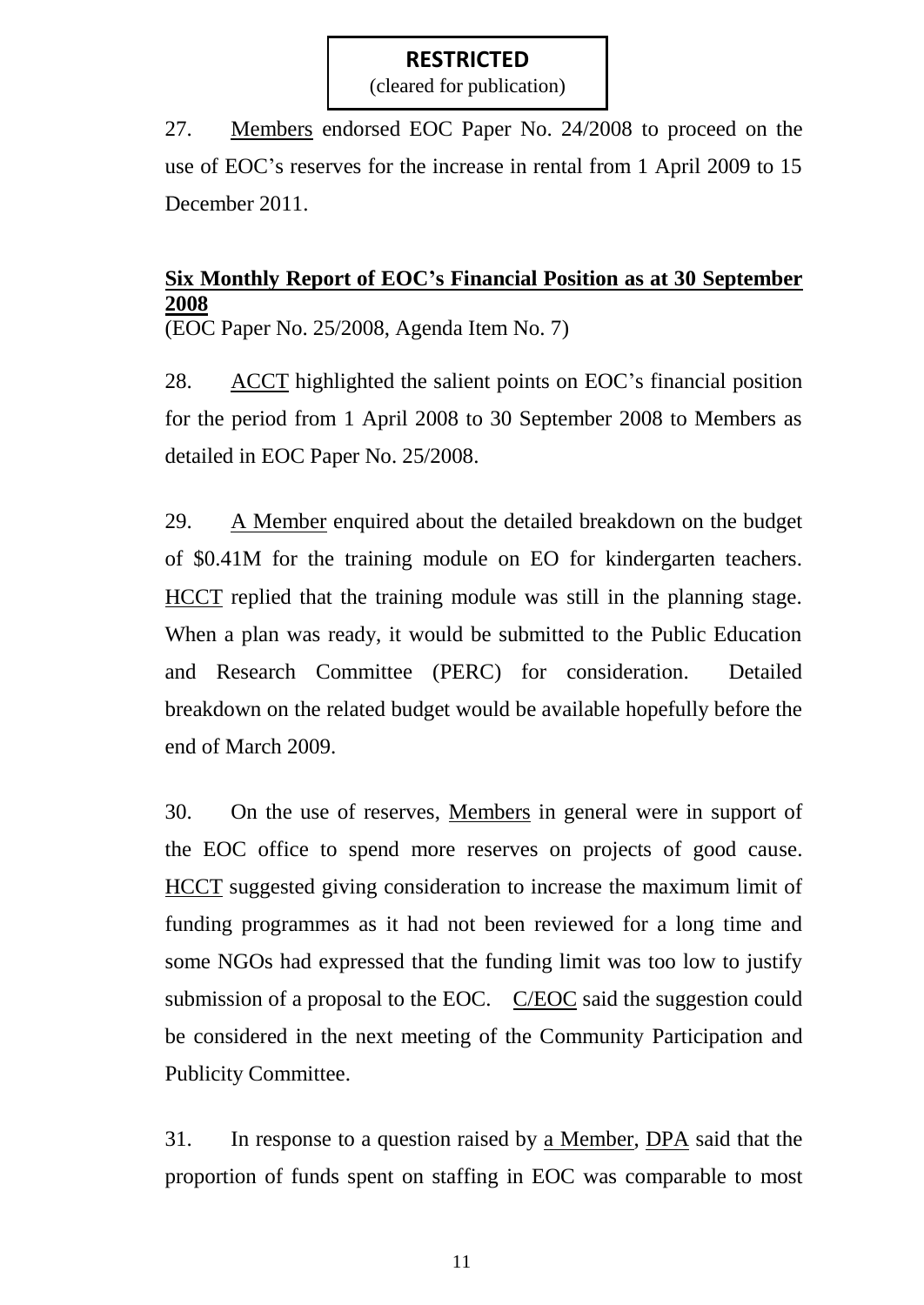(cleared for publication)

other public organizations. Other Members of the Administration and Finance Committee, who also had experience working with other public bodies echoed agreement. C/EOC supplemented that the main chunk of EOC's work was in handling of complaints investigation and conciliation instead of engaging in litigations. This kind of work was very labour intensive, therefore a significant portion of spending on human resources was quite normal.

32. Members noted EOC Paper No. 25/2008.

#### **Tentative EOC Meeting Schedule for 2009**

(EOC Paper No. 26/2008, Agenda Item No. 8)

33. Members noted the tentative meeting schedule for 2009 as contained in EOC Paper No. 26/2008.

#### **Any Other Business**

(Agenda Item No. 9)

#### **A Rejected Application for Legal Assistance**

34. At the request of a Member, CLC briefly explained a rejected application for legal assistance and circulated the relevant LCC Paper (No. 36/08) during the meeting for Members' reference. He also explained to the Meeting EOC's adopted factors for consideration in deciding whether to grant legal assistance under the 3 discrimination ordinances.

#### *(Mrs. Christine KOO left the Meeting at this juncture.)*

35. The Meeting noted that the applicant had not filed any appeal to the Legal and Complaints Committee's decision of not granting legal